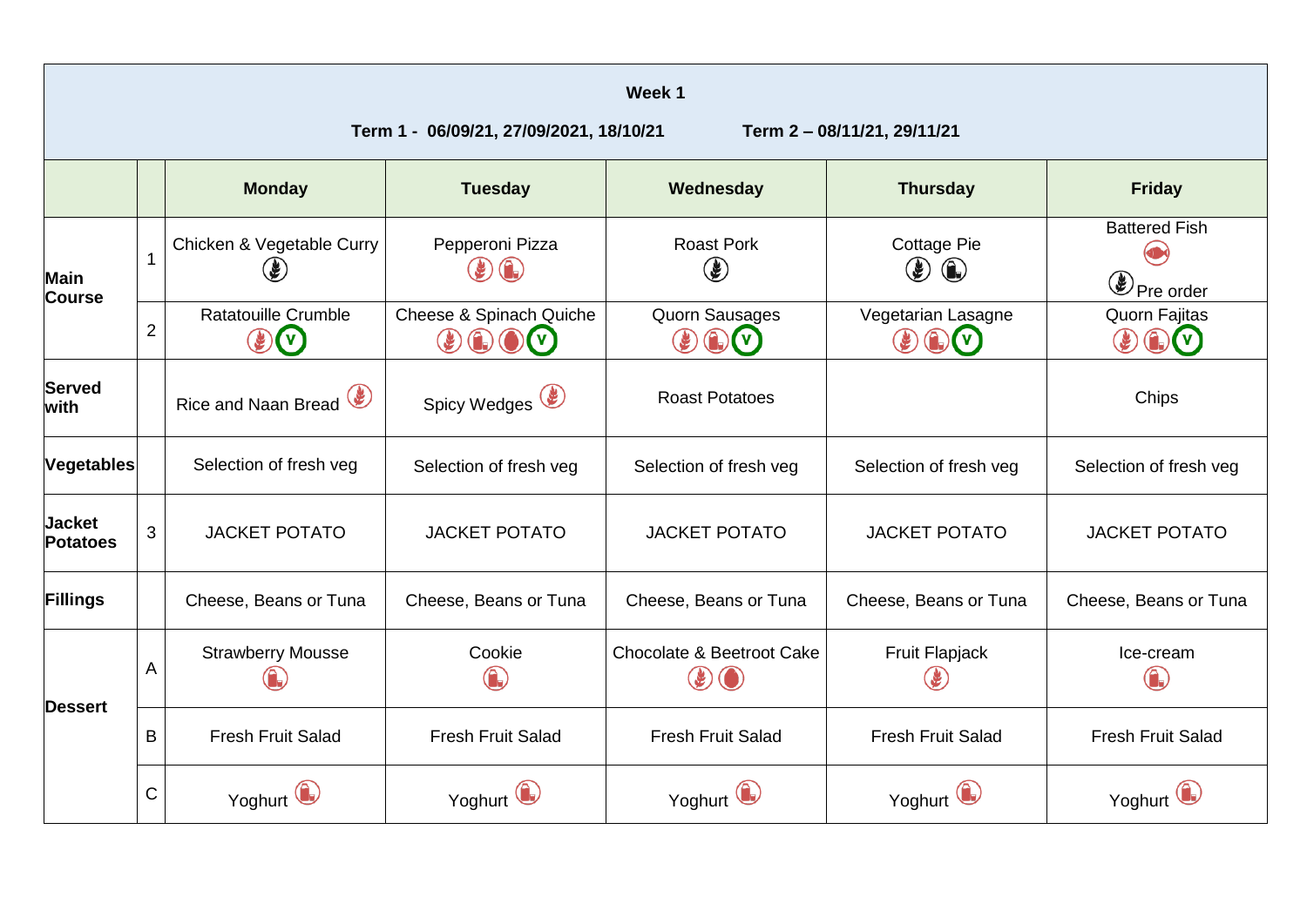|                                  |                |                                                       |                                                  | Week <sub>2</sub>                                                                                                                                                        |                                                                                                                  |                                                                                                                          |
|----------------------------------|----------------|-------------------------------------------------------|--------------------------------------------------|--------------------------------------------------------------------------------------------------------------------------------------------------------------------------|------------------------------------------------------------------------------------------------------------------|--------------------------------------------------------------------------------------------------------------------------|
|                                  |                |                                                       | Term 1 - 13/09/21, 04/10/2021                    | Term 2 - 15/11/21, 06/12/21                                                                                                                                              |                                                                                                                  |                                                                                                                          |
|                                  |                | <b>Monday</b>                                         | <b>Tuesday</b>                                   | Wednesday                                                                                                                                                                | <b>Thursday</b>                                                                                                  | <b>Friday</b>                                                                                                            |
| <b>Main</b><br><b>Course</b>     | $\mathbf{1}$   | Spaghetti Bolognese                                   | Margherita Pizza<br>$\left( \frac{1}{2} \right)$ | Roast Turkey with Gravy<br>J.                                                                                                                                            | <b>BBQ Chicken</b><br>$\left( \boldsymbol{\ell} \right)$                                                         | Beef Burger in a Bun<br>E<br>Or Fish Fingers<br>$\left( \begin{smallmatrix} \bullet \ \bullet \end{smallmatrix} \right)$ |
|                                  | $\overline{2}$ | Tuna Pasta Bake<br>$\left(  \right)  \left(  \right)$ | Sweet Potato Pakora<br>$\mathbf\Omega$           | <b>Cheese &amp; Tomato Pinwheel</b><br>$\left(\begin{matrix} 1 \\ 0 \end{matrix}\right)$ $\left(\begin{matrix} V \\ V \end{matrix}\right)$<br>$\left( \clubsuit \right)$ | Chilli Bean Quesadillas<br>$\circledast$ $\circledast$ $\circledast$                                             | Frittata<br>$\mathbf{v}(\mathbf{r})$                                                                                     |
| <b>Served with</b>               |                | Garlic Bread                                          | Potato Wedges                                    | <b>Roast Potatoes</b>                                                                                                                                                    | Rice                                                                                                             | Chips                                                                                                                    |
| <b>Vegetables</b>                |                | Selection of fresh veg                                | Selection of fresh veg                           | Selection of fresh veg                                                                                                                                                   | Selection of fresh veg                                                                                           | Selection of fresh veg                                                                                                   |
| <b>Jacket</b><br><b>Potatoes</b> | 3              | <b>JACKET POTATO</b>                                  | <b>JACKET POTATO</b>                             | <b>JACKET POTATO</b>                                                                                                                                                     | <b>JACKET POTATO</b>                                                                                             | <b>JACKET POTATO</b>                                                                                                     |
| <b>Fillings</b>                  |                | Cheese, Beans or Tuna                                 | Cheese, Beans or Tuna                            | Cheese, Beans or Tuna                                                                                                                                                    | Cheese, Beans or Tuna                                                                                            | Cheese, Beans or Tuna                                                                                                    |
| <b>Dessert</b>                   | A              | <b>Cherry Shortbread</b><br>Ł                         | Peaches and Jelly                                | Iced Bun<br>E                                                                                                                                                            | <b>Ginger Cake with Custard</b><br>$\left(\begin{matrix} 1 \\ 0 \end{matrix}\right)$<br>$\left(\clubsuit\right)$ | Ice-cream<br>G                                                                                                           |
|                                  | B              | <b>Fresh Fruit Salad</b><br><b>Fresh Fruit Salad</b>  |                                                  | <b>Fresh Fruit Salad</b>                                                                                                                                                 | <b>Fresh Fruit Salad</b>                                                                                         | <b>Fresh Fruit Salad</b>                                                                                                 |
|                                  | C              | Yoghurt U                                             | Yoghurt                                          | Yoghurt                                                                                                                                                                  | Yoghurt                                                                                                          | Yoghurt                                                                                                                  |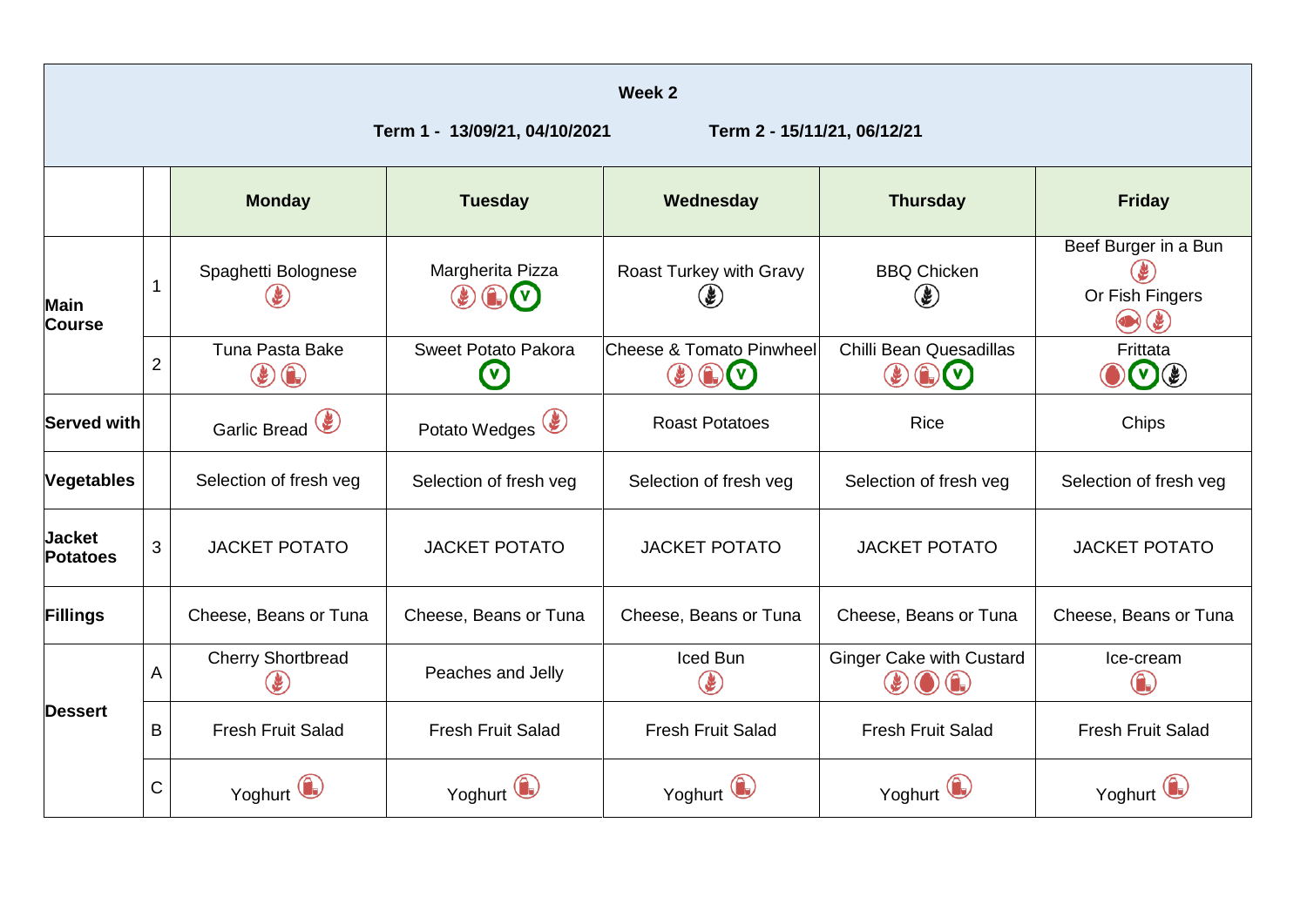| Week 3                           |                |                                                                                        |                                                                            |                                                                   |                                                                     |                                    |
|----------------------------------|----------------|----------------------------------------------------------------------------------------|----------------------------------------------------------------------------|-------------------------------------------------------------------|---------------------------------------------------------------------|------------------------------------|
| Term 1 - 20/09/21, 11/10/21      |                |                                                                                        |                                                                            | Term 2 - 01/11/21, 22/11/21, 13/12/21                             |                                                                     |                                    |
|                                  |                | <b>Monday</b>                                                                          | <b>Tuesday</b>                                                             | Wednesday                                                         | <b>Thursday</b>                                                     | <b>Friday</b>                      |
| <b>Main</b><br><b>Course</b>     |                | Sausages                                                                               | Ham & Pineapple Pizza<br>$\left( \mathbf{F}\right)$<br>$( \bigcap_{i=1}^n$ | <b>Roast Chicken</b><br>$\left( \boldsymbol{\ell} \right)$        | <b>Beef Lasagne</b><br>$\left(\frac{\partial f}{\partial x}\right)$ | <b>Fish Fingers</b><br>Pre Order   |
|                                  | $\overline{2}$ | Macaroni Cheese<br>Vegetarian Sausage Roll<br>(v <sub>e</sub> )<br>G<br>$(\mathsf{v})$ |                                                                            | Cheese & Broccoli Quiche<br>$\left( \mathbf{r}\right)$            | Vegetable Bolognese<br><b>Ve</b>                                    | Veggie Burger<br>$\mathbf{F}$ (Ve) |
| <b>Served</b><br>with            |                | <b>Herby Diced Potatoes</b>                                                            | Potato Wedges <sup>(2)</sup>                                               | <b>Roast Potatoes</b>                                             | Garlic Bread                                                        | Chips                              |
| Vegetables                       |                | Selection of fresh veg                                                                 | Selection of fresh veg                                                     | Selection of fresh veg                                            | Selection of fresh veg                                              | Selection of fresh veg             |
| <b>Jacket</b><br><b>Potatoes</b> | 3              | <b>JACKET POTATO</b>                                                                   | <b>JACKET POTATO</b>                                                       | <b>JACKET POTATO</b>                                              | <b>JACKET POTATO</b>                                                | <b>JACKET POTATO</b>               |
| Fillings                         |                | Cheese, Beans or Tuna                                                                  | Cheese, Beans or Tuna                                                      | Cheese, Beans or Tuna                                             | Cheese, Beans or Tuna                                               | Cheese, Beans or Tuna              |
| <b>Dessert</b>                   | A              | <b>Carrot Cake</b><br><b>Oaty Apricot Cookie</b><br>$\mathbf{\Theta}$ $\mathbf{O}$     |                                                                            | Jam & Coconut Sponge with<br>Custard<br>$\left(\mathbf{g}\right)$ | Orange & Mandarin Jelly                                             | Ice-cream                          |
|                                  | B              | <b>Fresh Fruit Salad</b>                                                               | <b>Fresh Fruit Salad</b>                                                   | <b>Fresh Fruit Salad</b>                                          | <b>Fresh Fruit Salad</b>                                            | <b>Fresh Fruit Salad</b>           |
|                                  | $\mathsf C$    | Yoghurt                                                                                | Yoghurt                                                                    | Yoghurt                                                           | Yoghurt                                                             | Yoghurt                            |